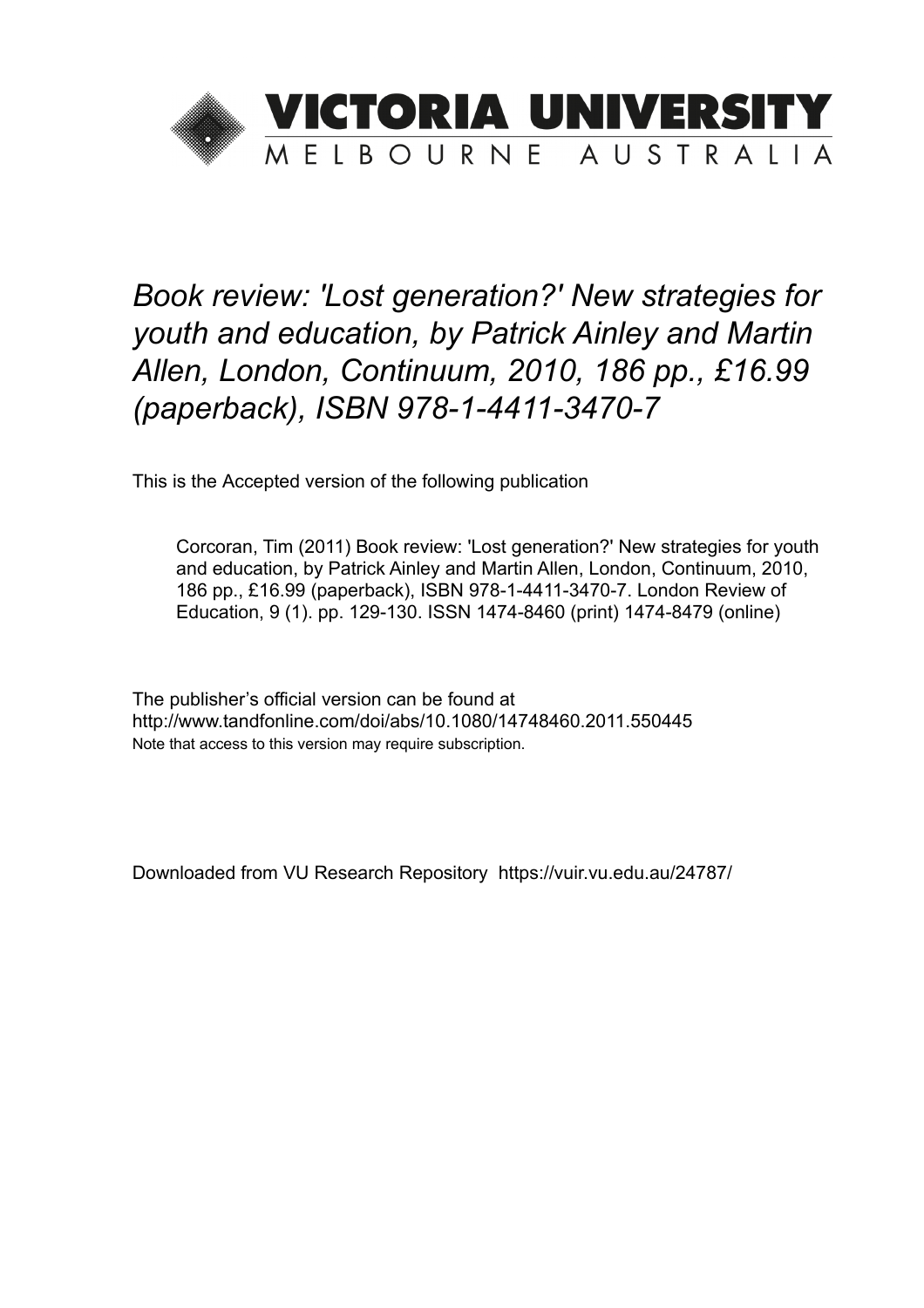## **Lost Generation? New strategies for youth and education**

Patrick Ainley & Martin Allen, 2010 London, Continuum £16.99pb, 186pp ISBN 978-1-4411-3470-7

This review is prefaced by situating its context in a personal account. The story begins in January 2008 when my family relocated from Queensland, Australia to begin a new chapter in our lives in the north of England. Apart from the shock of leaving a southern hemisphere summer to be greeted by the climes of a Yorkshire winter, education systems in the UK were new entities to us all. This was the case for myself working in higher education and for our sons who entered local public infant and junior schools. This situation is significant to Ainley and Martin's work and had particular relevance to my reading of *Lost Generations*.

The book, as the authors admit, focuses primarily on institutional education in the UK. For the uninitiated (like myself), the first half of the discussion is dedicated to providing an historical review of education policy and practice since 1945. Whilst I found this to be a useful introduction to the subject more could have been done by the authors to explain the terminology unique to British education (e.g. GCSE, O-levels, etc.). Having done so, the description would have greater accessibility to an international audience. This could be seen to be a minor point but in an examination of how neoliberal principles (e.g. market driven social activities) have impacted on educational practice connecting to the global spectator would seem appropriate and justified.

It is in the second half of *Lost Generations*, particularly the final two chapters, that the narrative delivers what this reader was waiting to hear. No doubt, telling a story of how we have got to where we are is vitally important. And yet, so too is the capacity to offer some suggestion as to how, as members of societies across the world (and to a global community), we can prospectively move on. These movements are offered by Ainley and Allen as options - as they must be. They include radical redevelopments in curriculum and pedagogy to serve what they put forward to be the purposes of institutional learning: to learn from the past, to acquire new knowledge with the intent of informing and potentially altering future social action.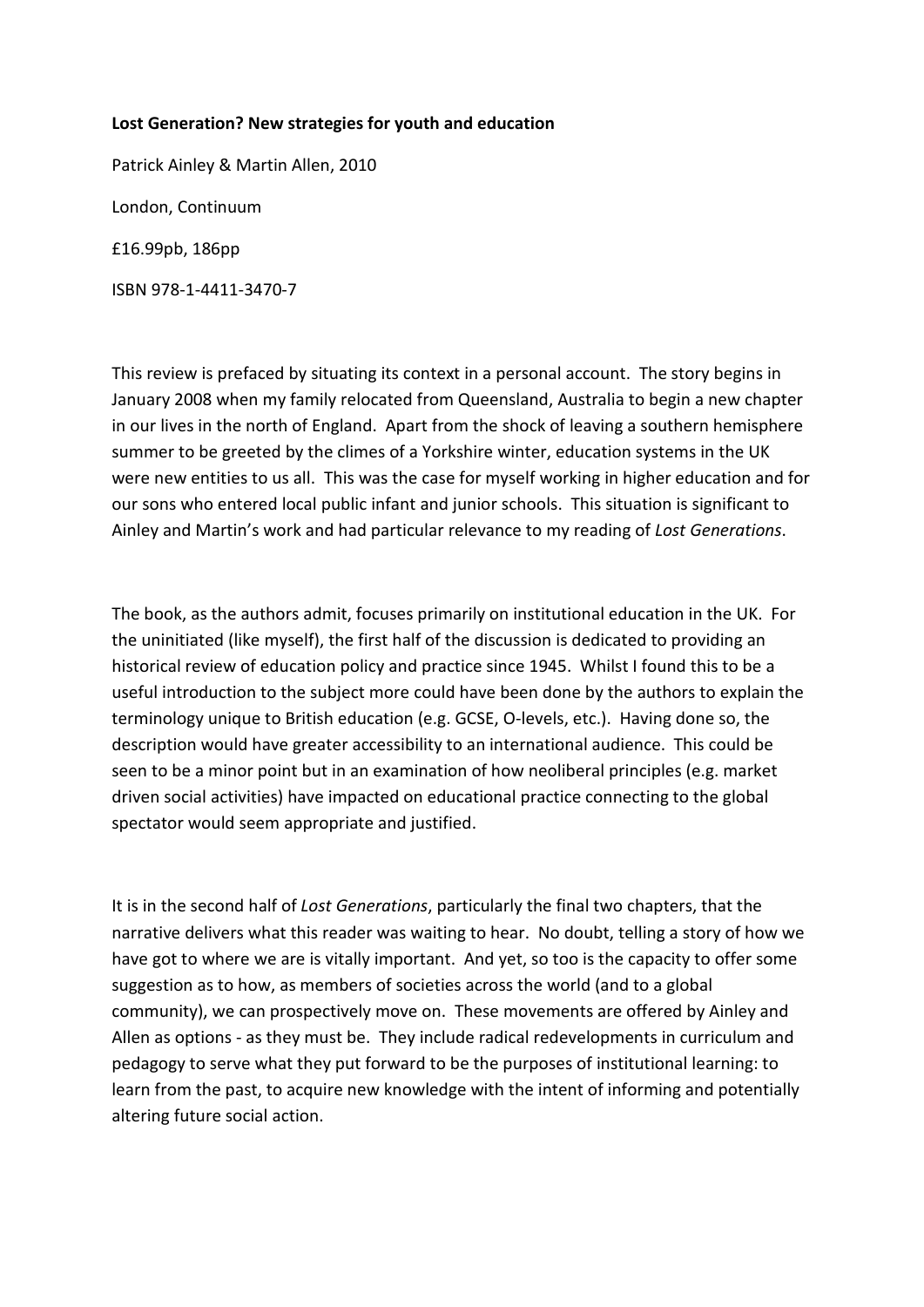So how might this vision come in to being? According to the authors education should empower people to take control of what is happening in their world, particularly in respect to changing the dominant discourses that effect everyday lives. The UK, like many other western countries, has experienced post-World War II transition from conditions supporting welfare states to societies directed by market values in what is presently known as the knowledge-based economy. As Ainley and Allen clearly point out, education has become the servant to economic concern and this circumstance has wide ranging implication for how teaching and learning now takes place. For example, they argue that the UK educational system has become obsessed with servicing labour markets so much so that students are now overqualified yet underemployed. As per the reference in title of the book, they contend that such circumstance will create a lost generation of under 25 year olds who will struggle to find employment even with the necessary qualifications.

The authors' call for a revision of the relationship between education and the labour market is, I accept, a necessity but in doing so, amongst their targets, they take aim at 'academic postmodernism' (p. 96). Whilst not falling back to the dichotic position of simplistically campaigning for a return to subject-based teaching, they do question what they term the social sciences employment of 'discourses of fragmented incomprehensibility' (p. 96). Ainley and Allen proceed to do so by citing from (amongst other sources) a newspaper article written by sensationalist social commentator Frank Furedi. Whilst I would agree that academic language can tend to be inaccessible at times – this is something I believe all academics called to exhibit research impact must acknowledge – I could not accept the kind of sweeping statements about the nature or form of contemporary parenting practice or youth perspectives being suggested. There is a challenge laid down to academics and social commentators today that is twofold: first, it is to continue to open our work to a variety of audiences by using means which are as inclusive as possible; secondly, it is to recognise the polemic when it is presented and strive for engaging a richer debate about the future, in this case, of education. Criticisms of what is/was known as postmodernism cannot merely claim that critical (and often theoretical) attention is value-lite and/or impractical. This position ignores the constitutive nature of language and the potential for pragmatic analytic awareness of our use of discourse to change our ways of life.

*Lost Generations* could be read in a number of ways but central to its purpose is a reminder that education is about change. For a family relatively new to UK education systems the future, if it holds its current trajectory, looks incredibly bleak. But Ainley and Allen implore those with an investment in education to reconsider and reconfigure what is in store. Theirs is an alternate narrative founded in an empowering view which sees education as a means to promoting collective responsibility via community action. This purposeful call to act is concerned with issues of social justice placing these within a realm of sustainability. That is,